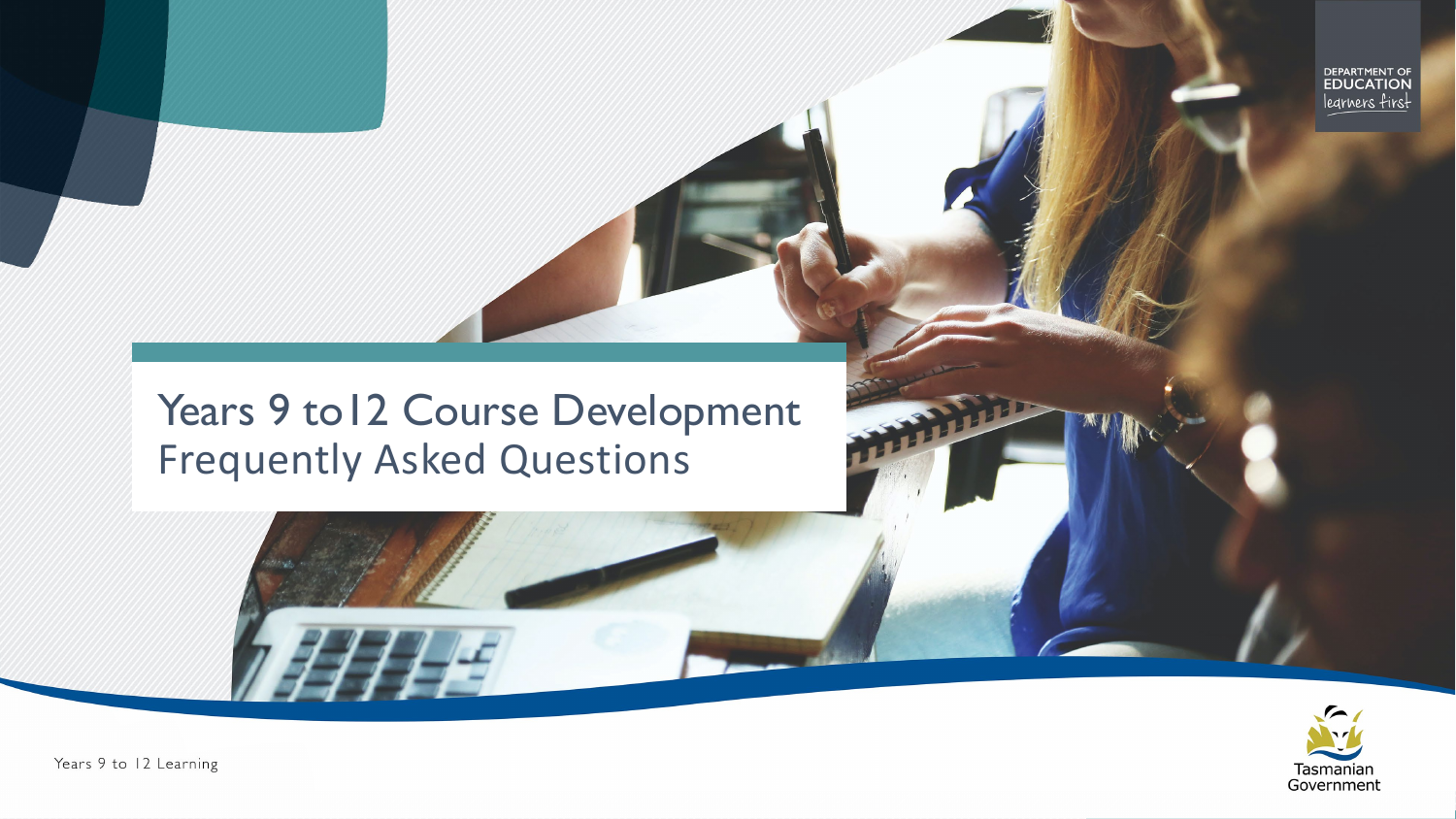#### Are courses still 150 hours?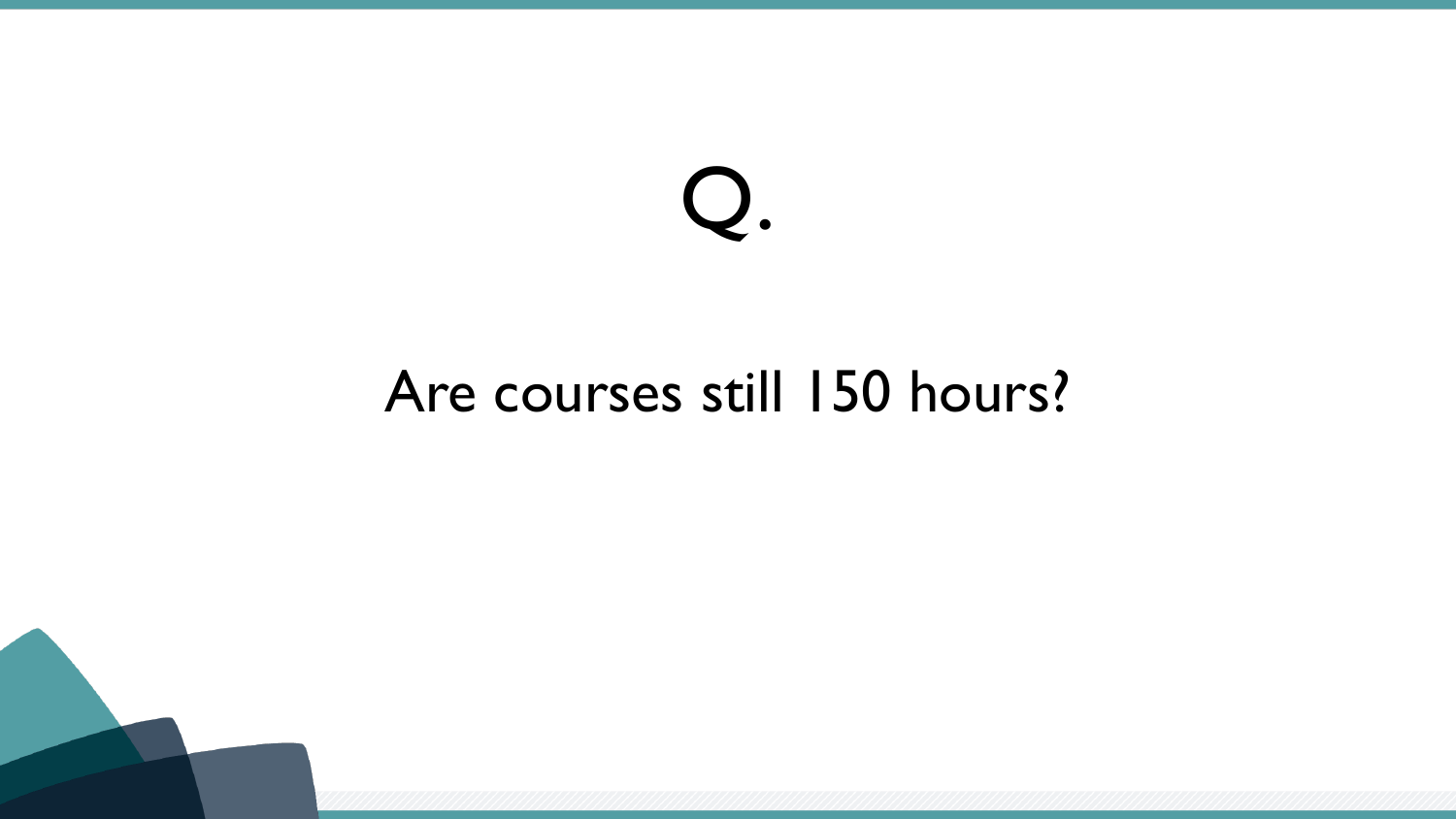Yes. At the moment they are all 150 hour courses with the content structured internally into 50 hour modules.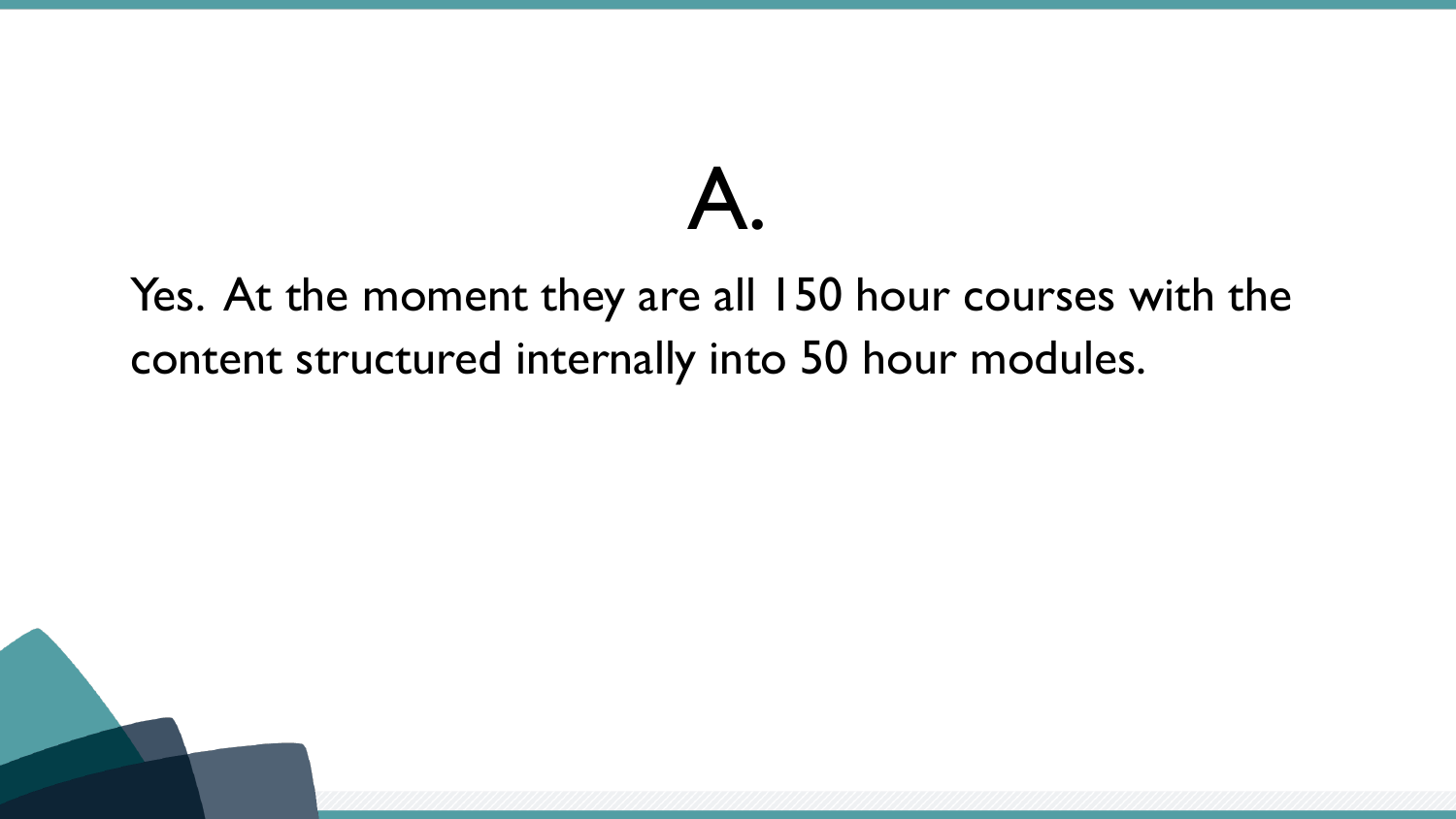#### Why 50 hour modules then?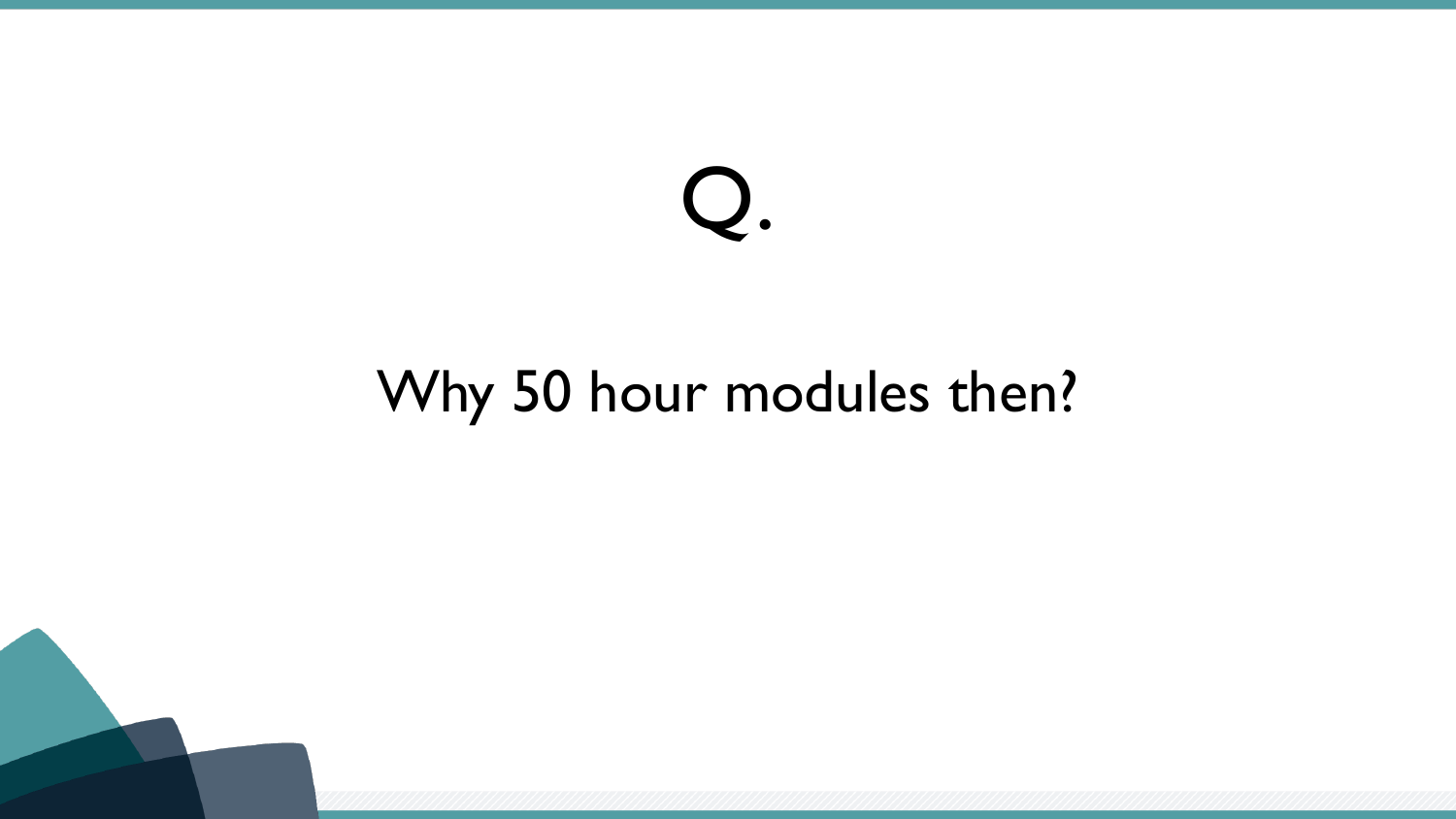Modularisation is a feature of the curriculum framework which may enable partial and or gradual recognition or accumulation of credit as well as enabling the creation of transdisciplinary composite courses.

The design of courses is being future proofed for these possibilities.

But in 2022 we will be teaching full 150 hour courses.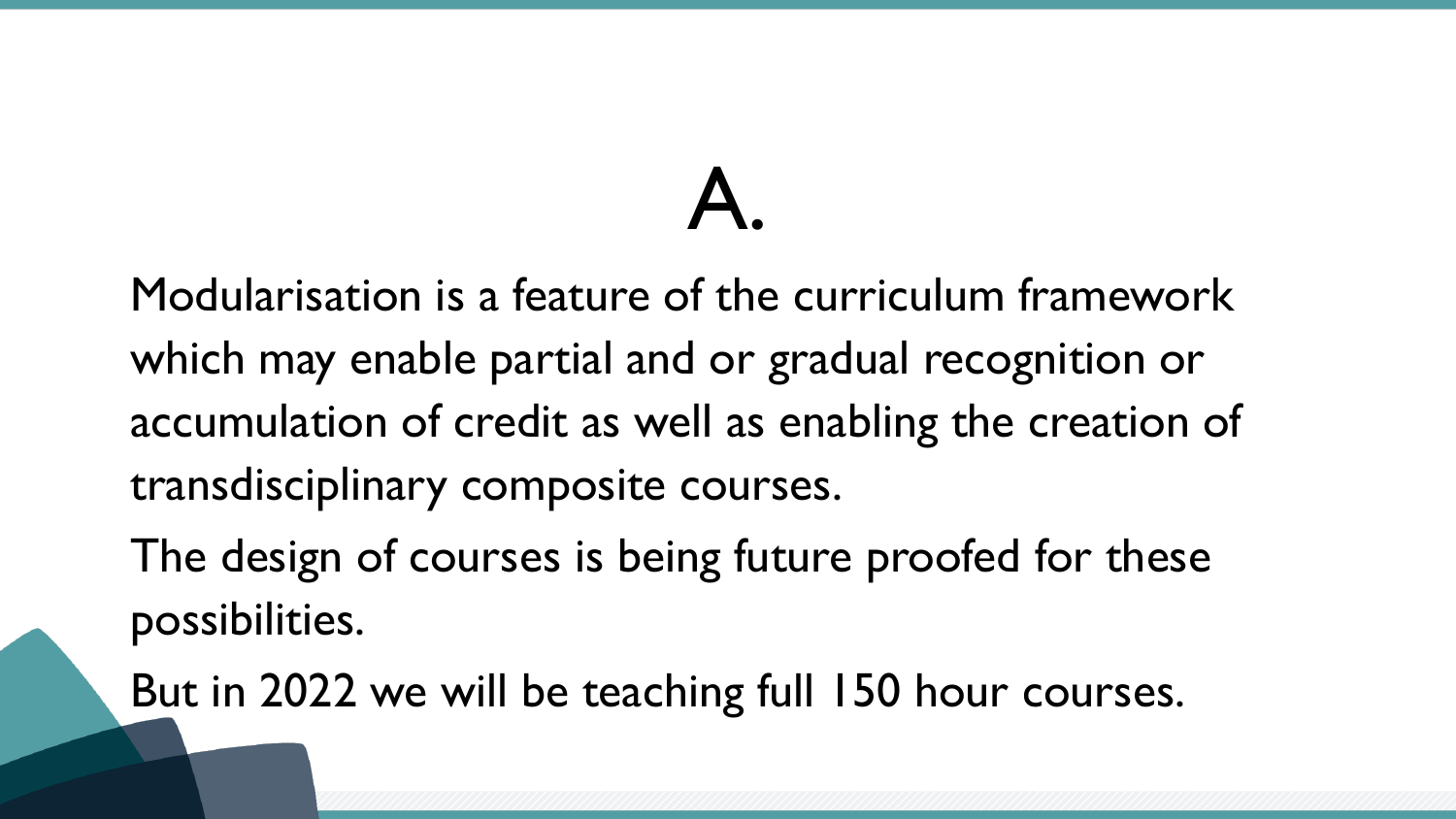#### Are the draft courses for Years 9 to 12?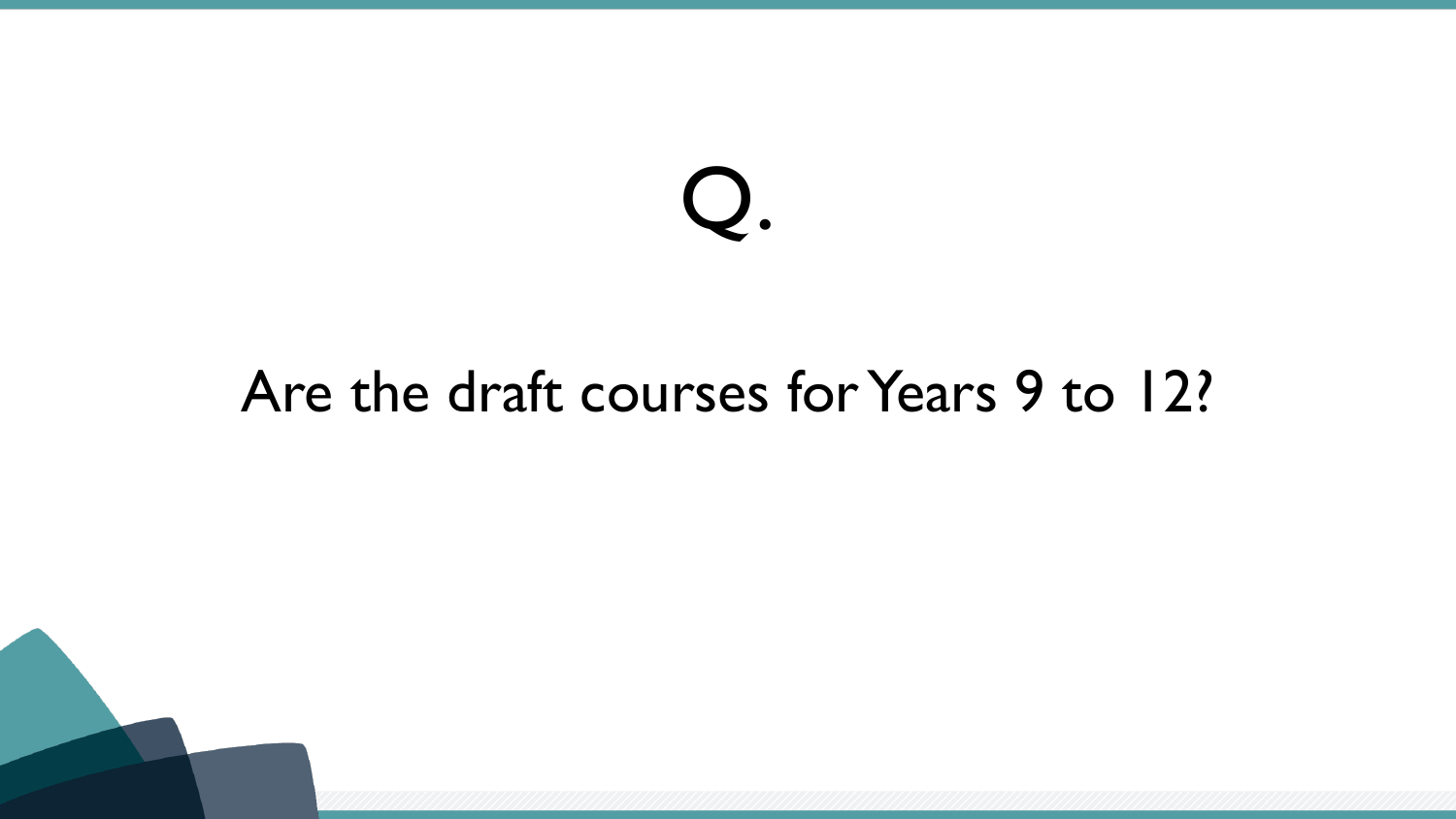Draft courses are developed at levels of complexity to allow access and progression at the learners stage of readiness. The policy taken out for consultation in 2020 included making courses available in Years 9 and 10, this work is still ongoing.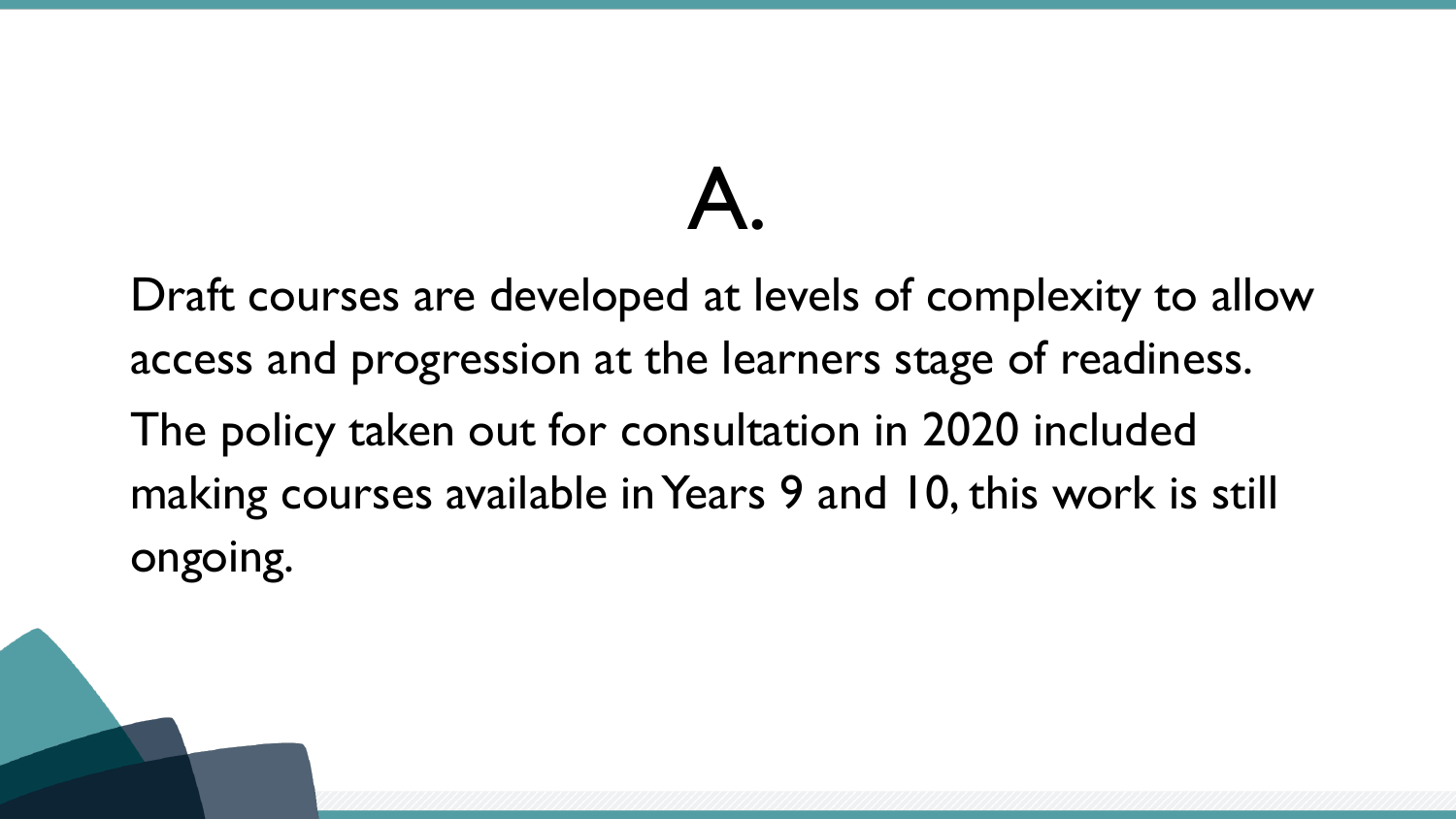#### What about moderation then?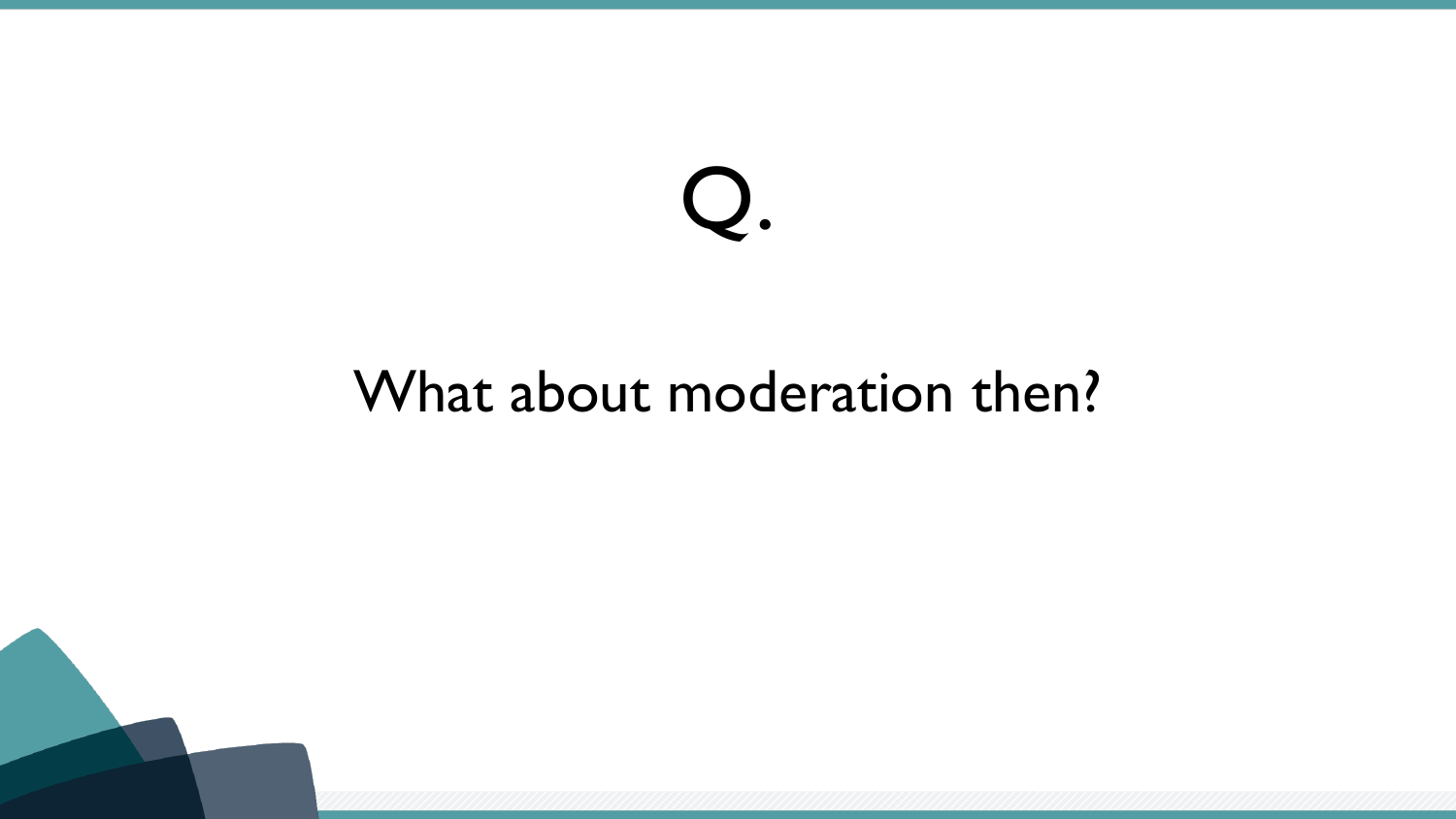#### We are currently consulting with stakeholders on a cross-sectoral, aligned approach to Years 9 to12 moderation.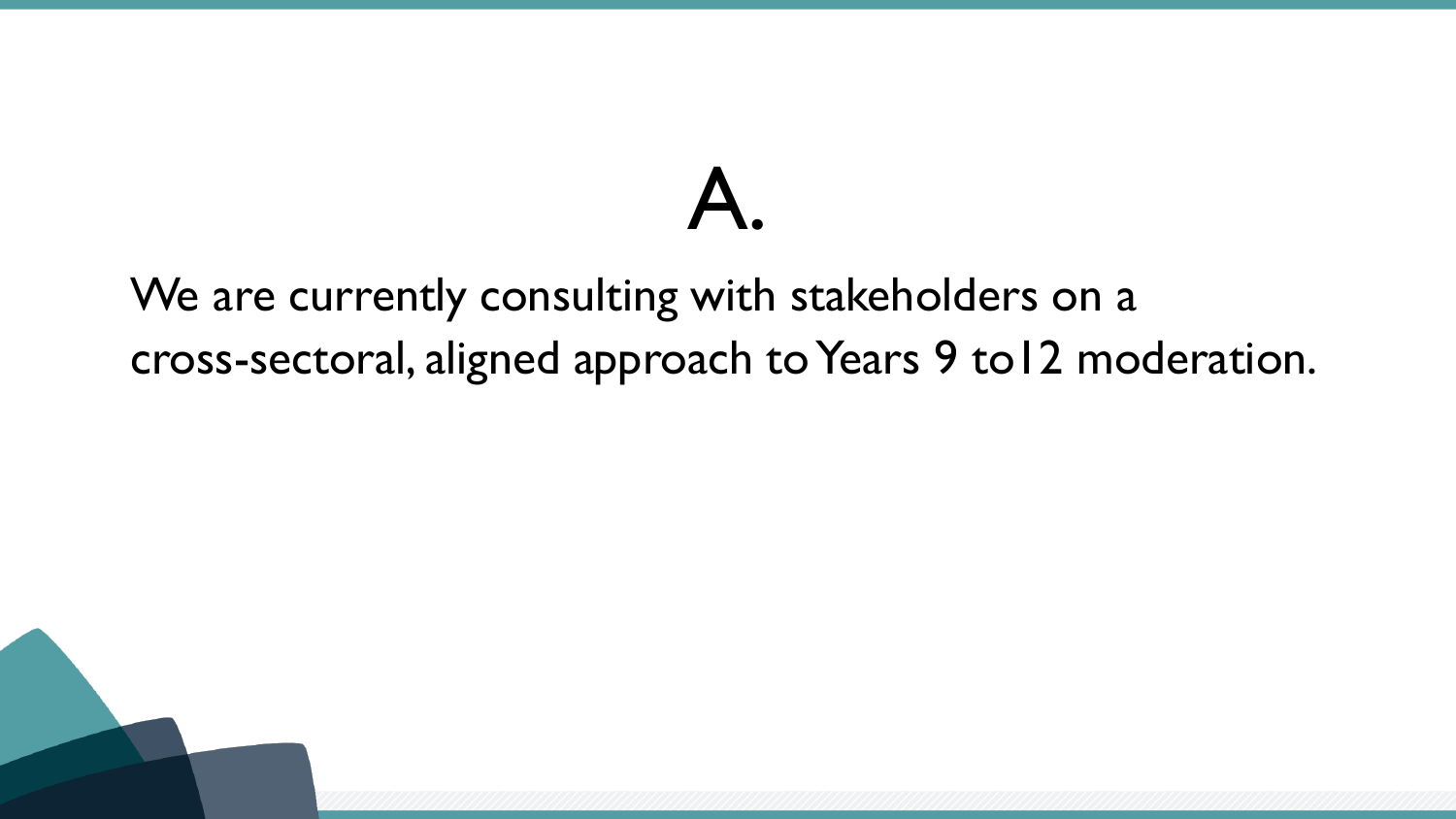#### Why are not all criteria assessed in each module?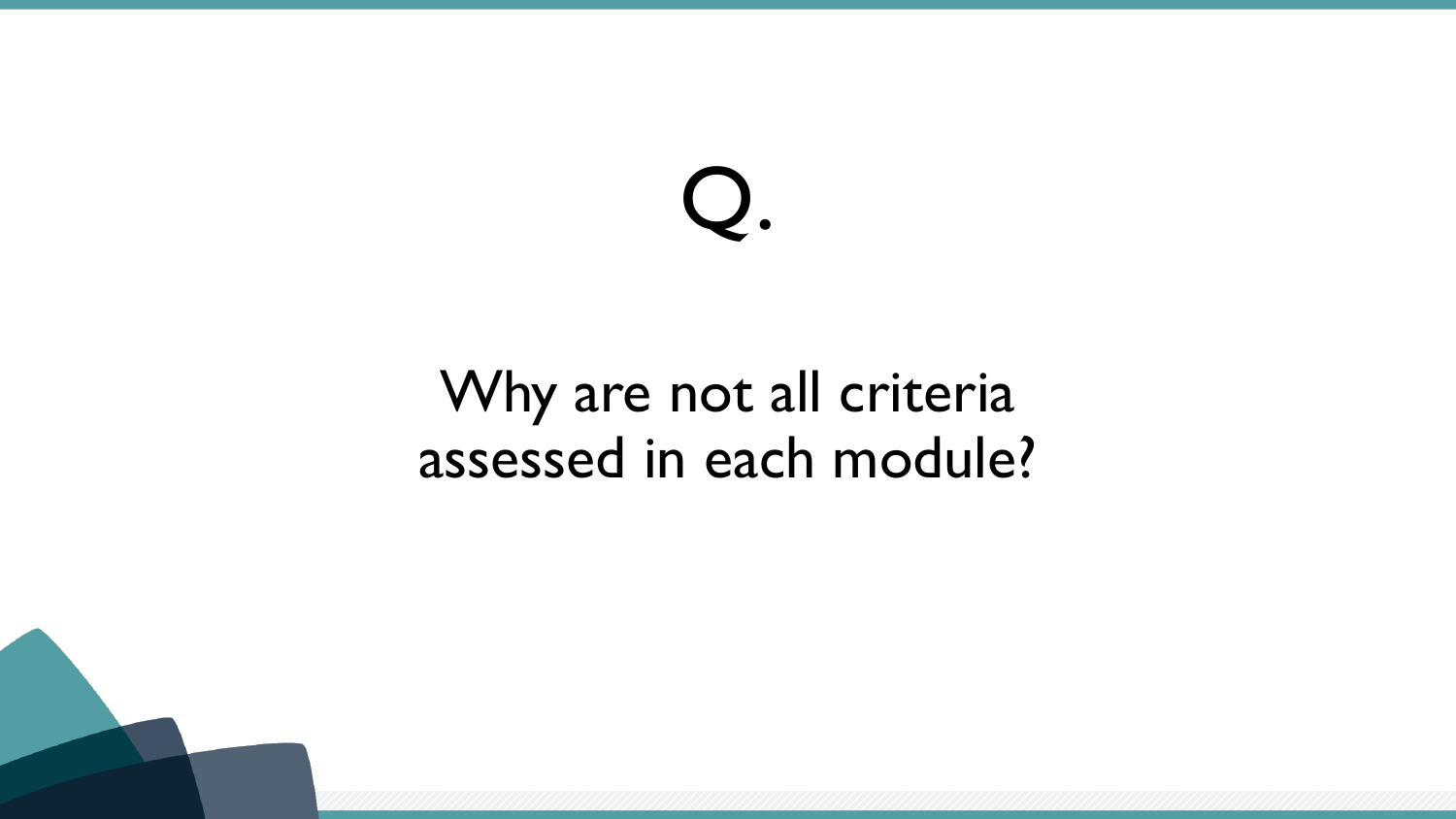Courses are currently being drafted with the same number of criteria but with different approaches to balance the focus criteria across modules.

We continue to work with the office of TASC on the approach to criteria and standards for new courses in line with the integrated policy model.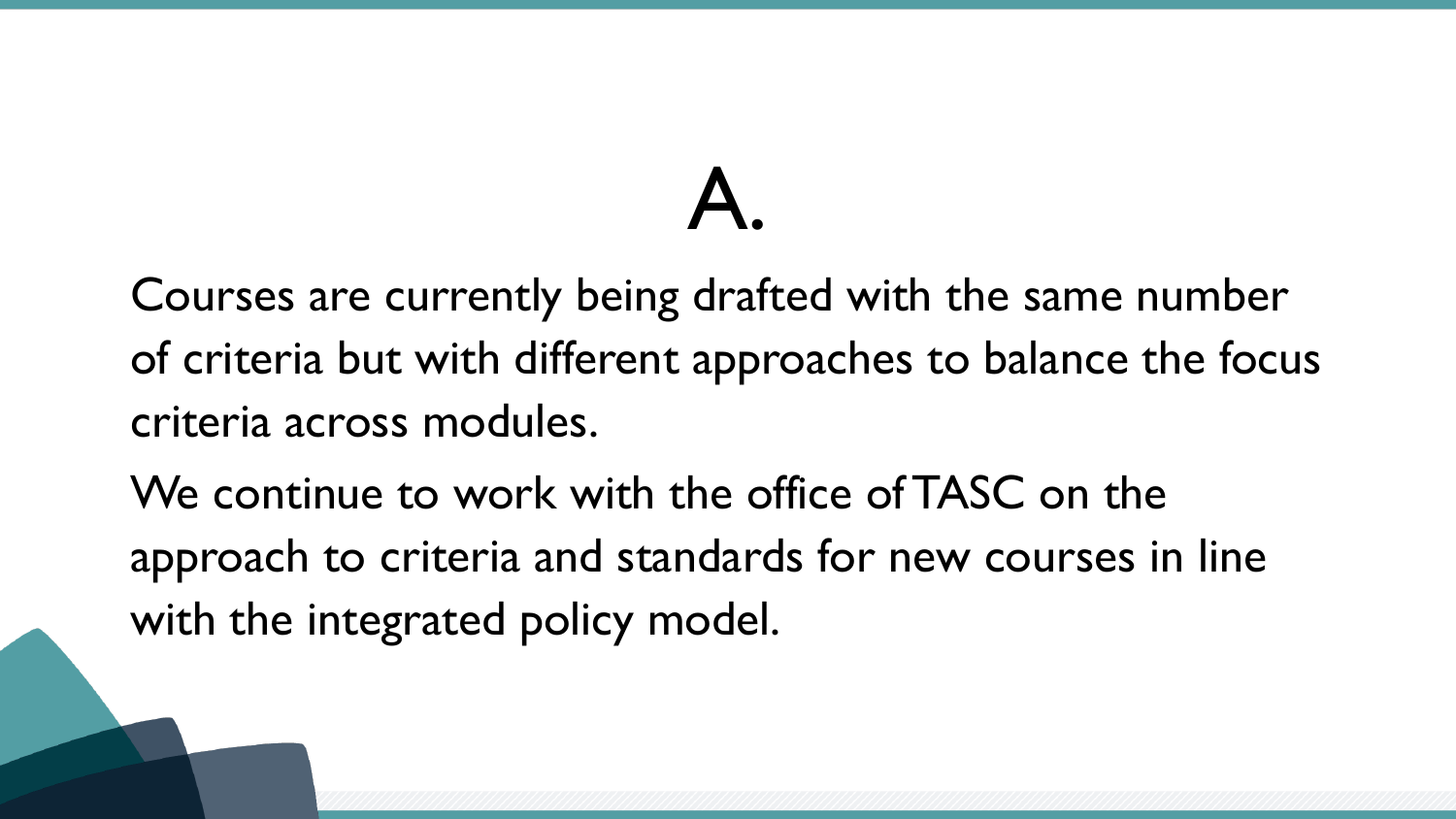#### Why do all draft courses have 6 criteria?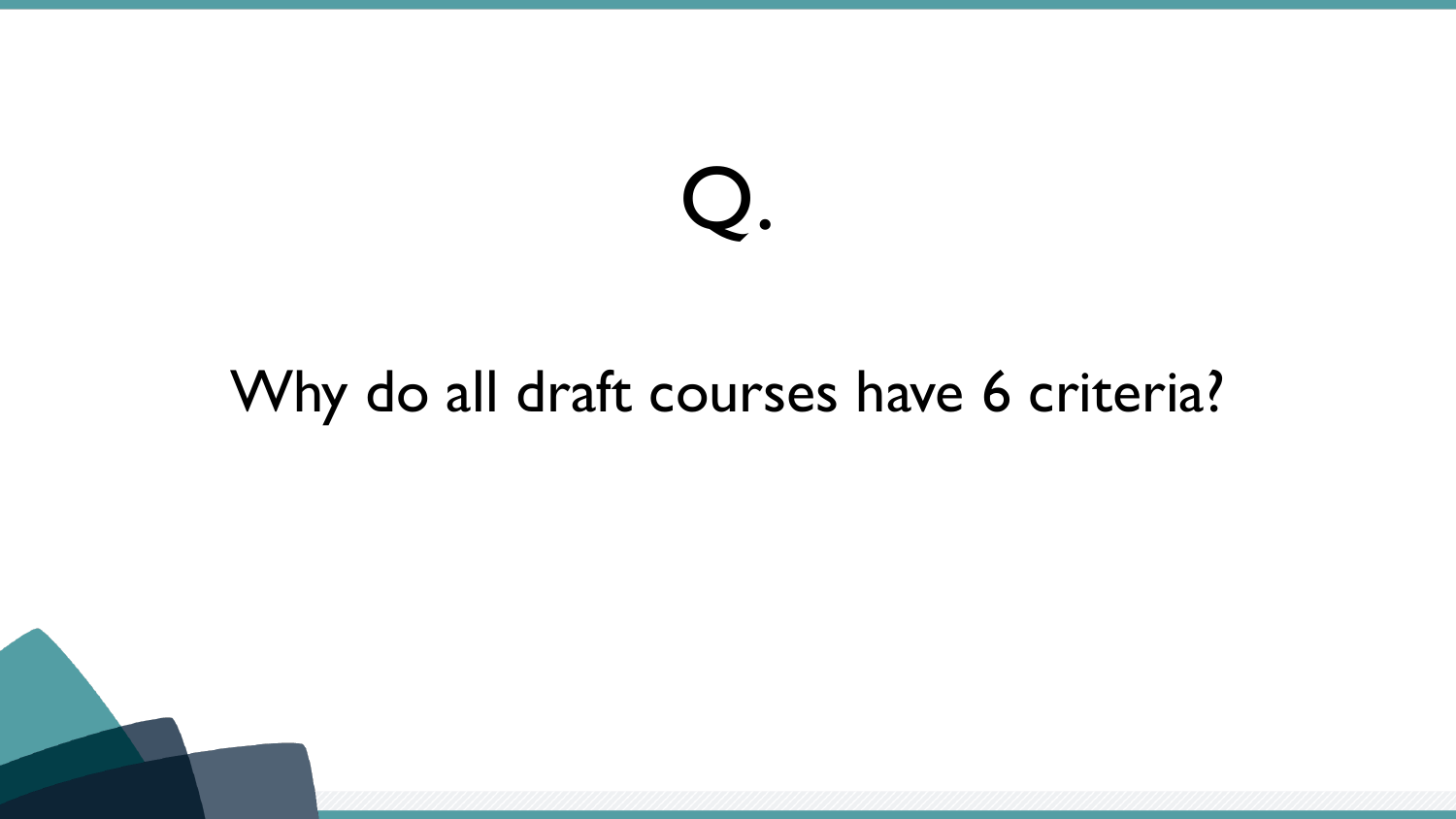The integrated policy model includes a consistent algorithm with a balance across internal and external criteria.

2/3 of a level 3 or 4 draft course is assessed internally and 1/3 externally.

More information is available in the policy documentation.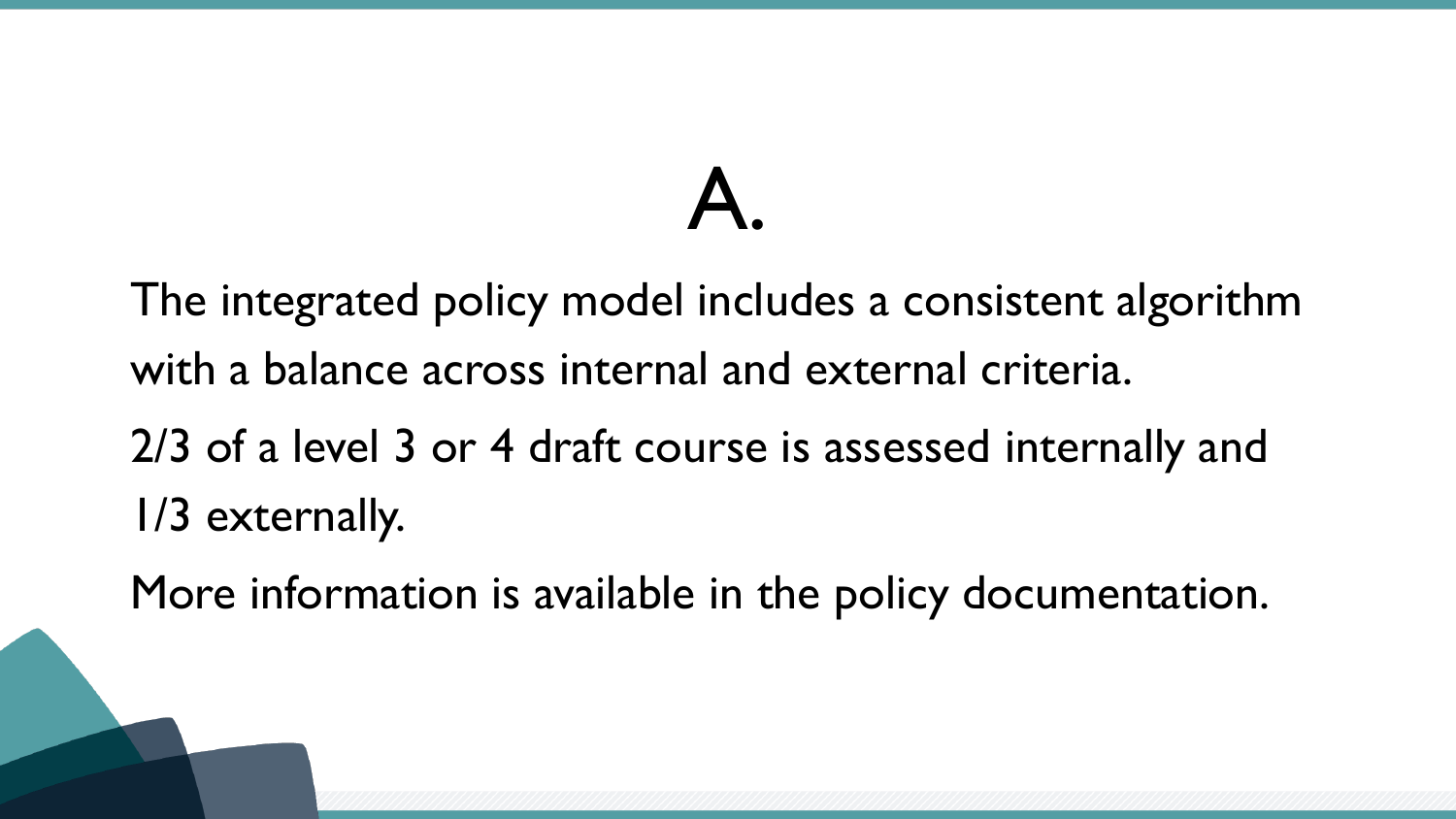#### How are the general capabilities and cross curriculum priorities addressed?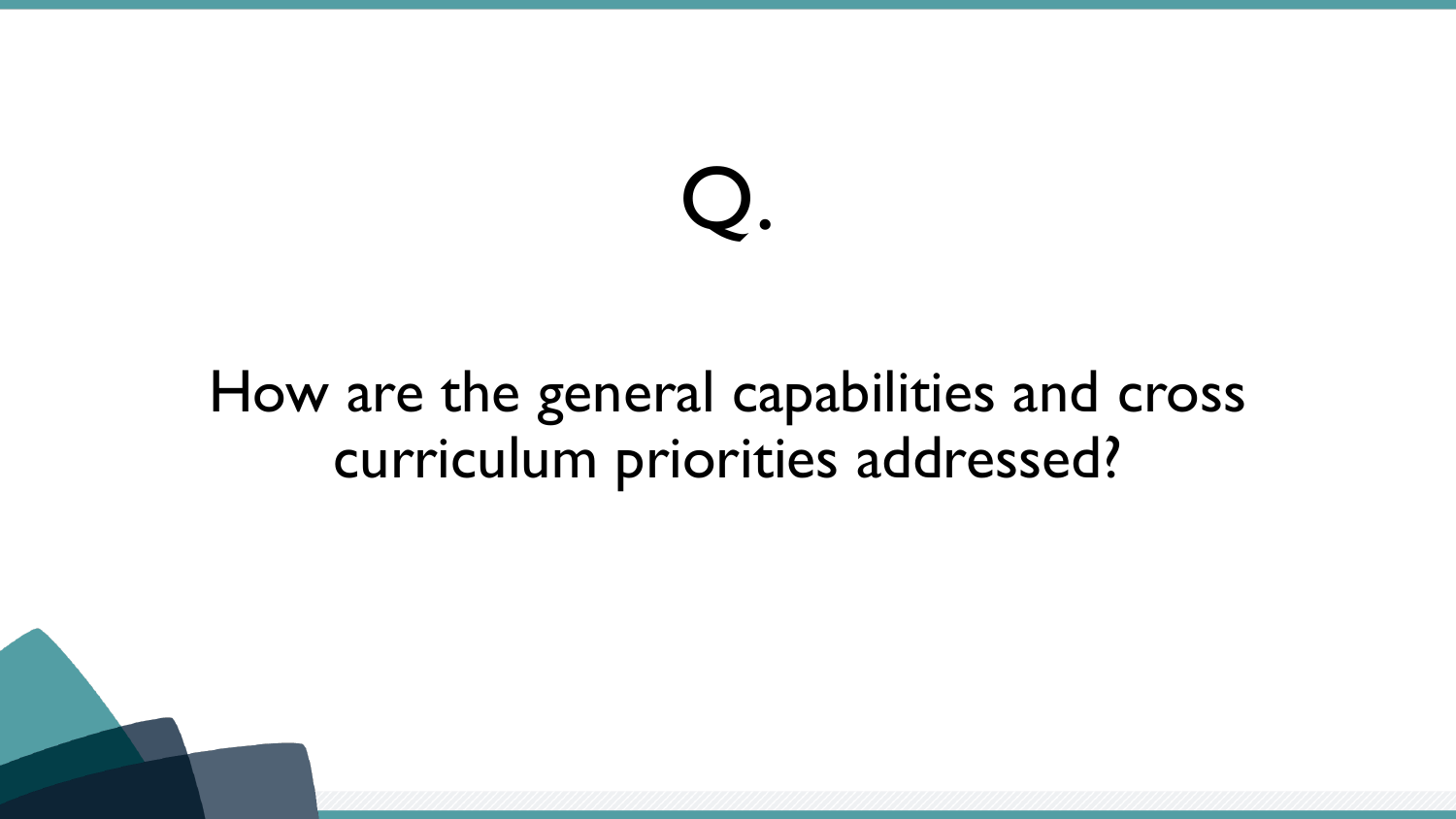At this stage, the appropriate ACARA General capabilities have been incorporated into draft courses where they naturally fit and are integrated into learning outcomes and criteria.

Cross Curriculum Priorities will be enabled through activities in the course implementation guides. This work is ongoing.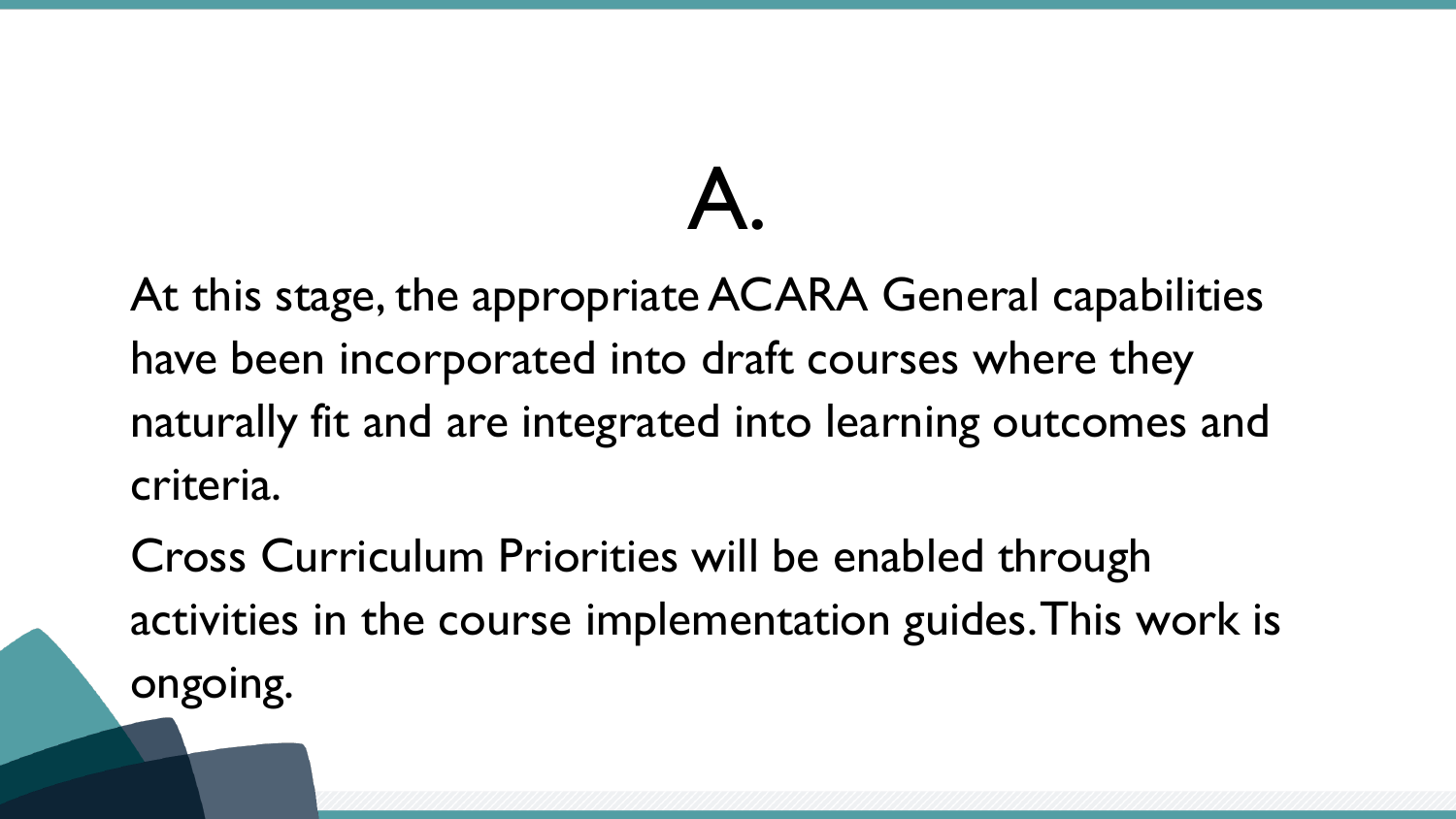#### Why have 5 focus areas for course development?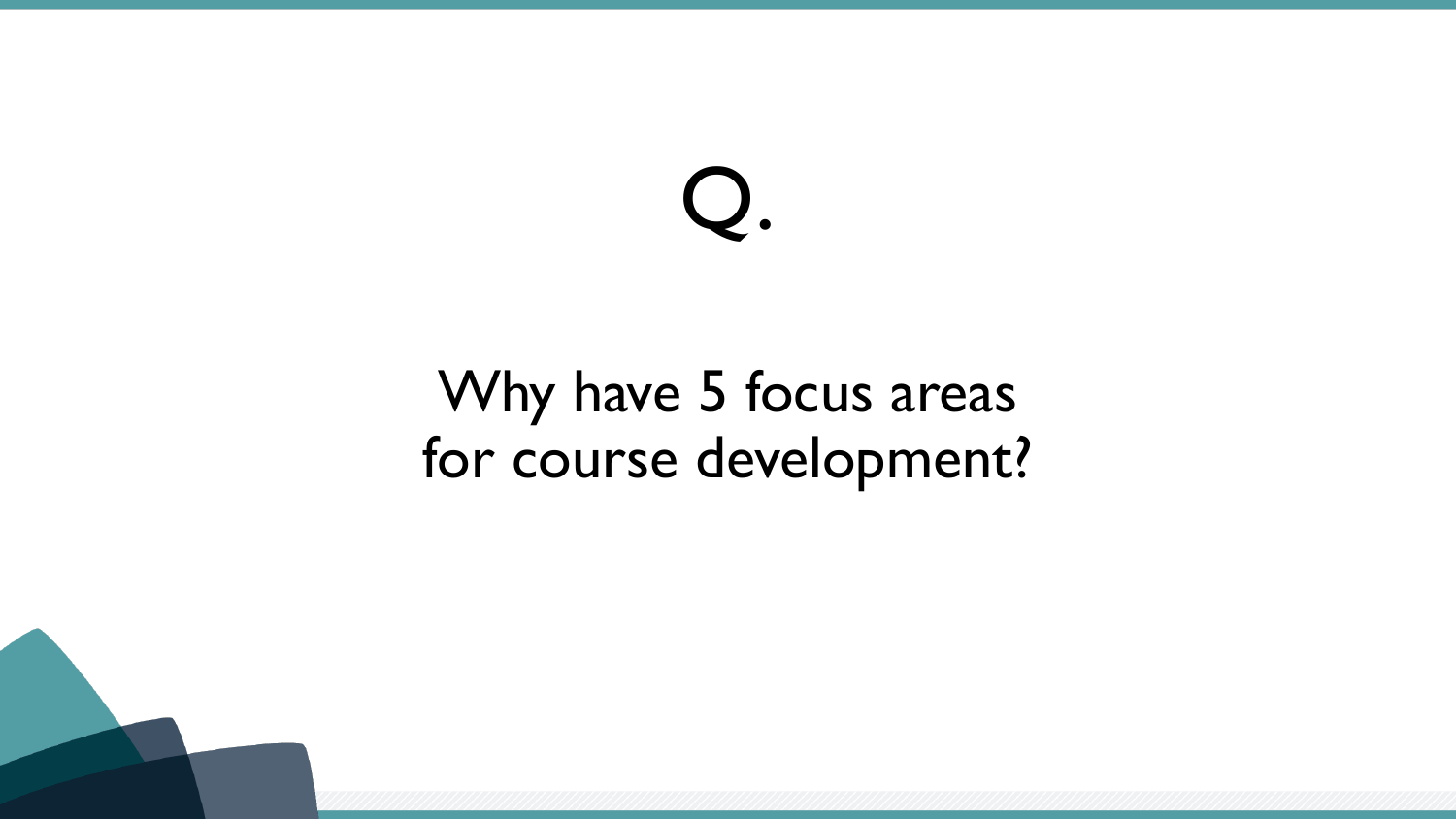The 5 focus areas ensure there is a balance of breadth and depth across the curriculum. They are the outcome of extensive consultation with stakeholders throughout the development of the curriculum framework.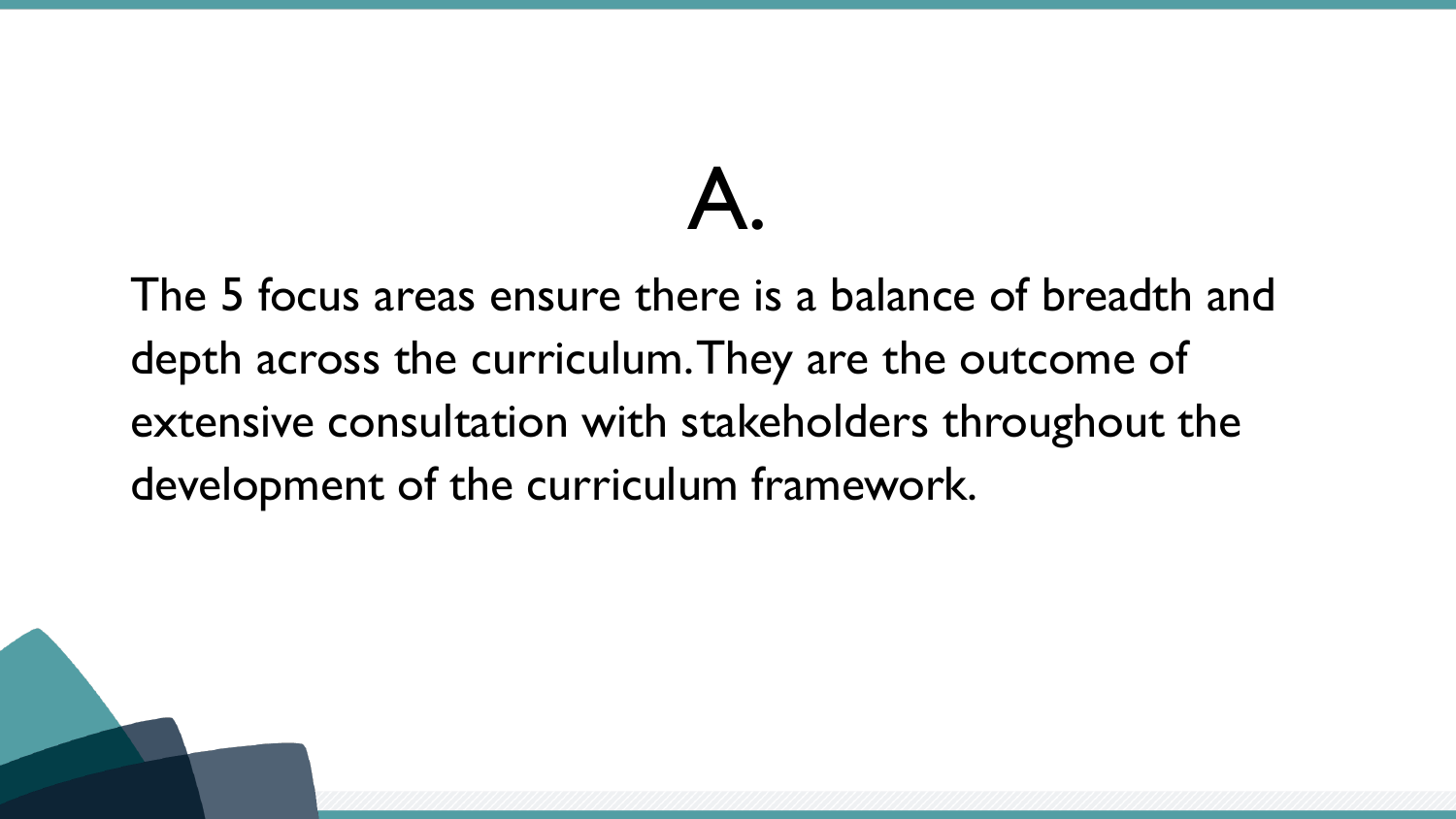#### How can I stay in the loop with what's happening and what it means for me?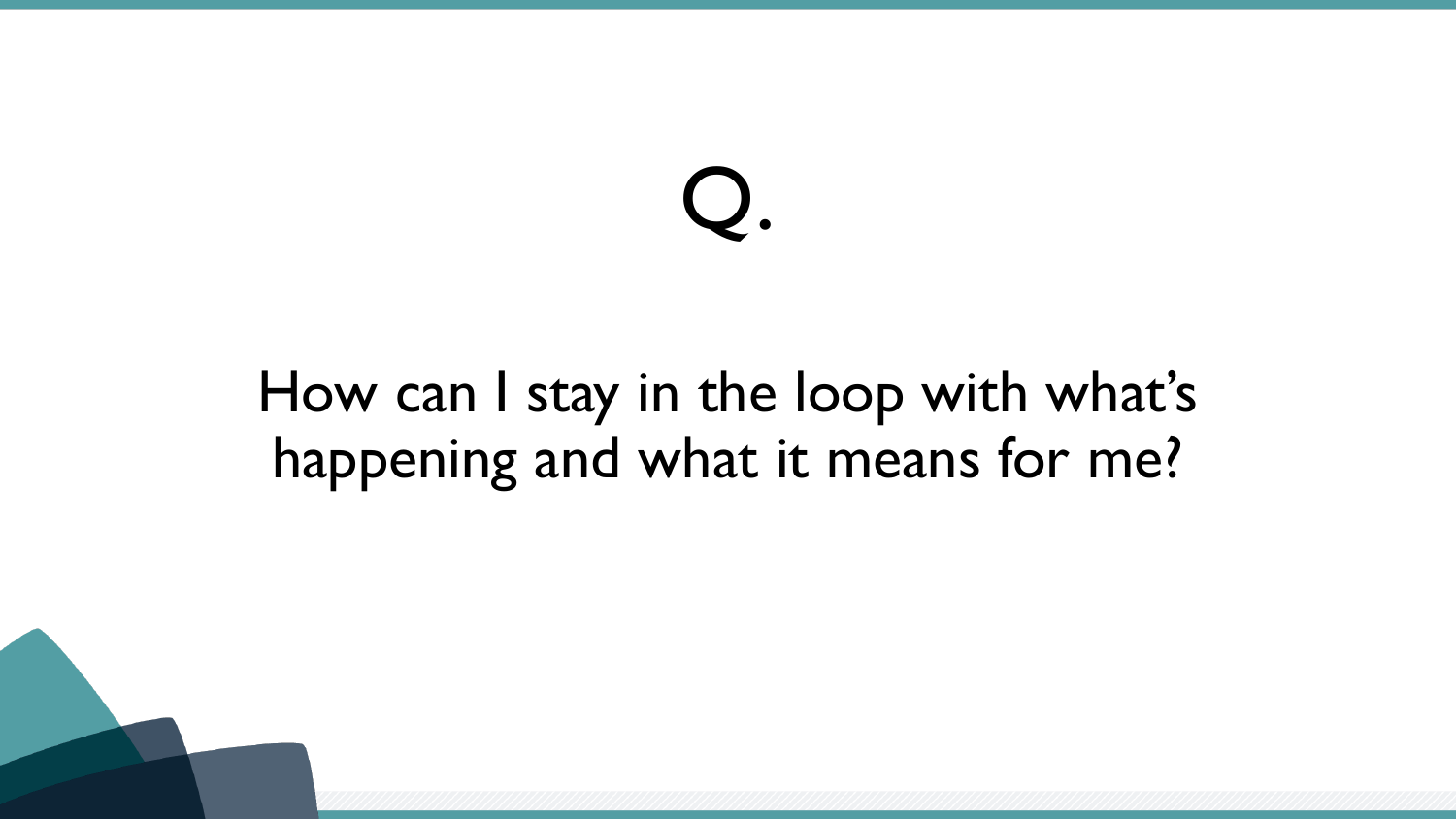- Regularly check the Years 11 and 12 website.
- Join a Community of Practice.
- Talk to your LTA rep or Principal.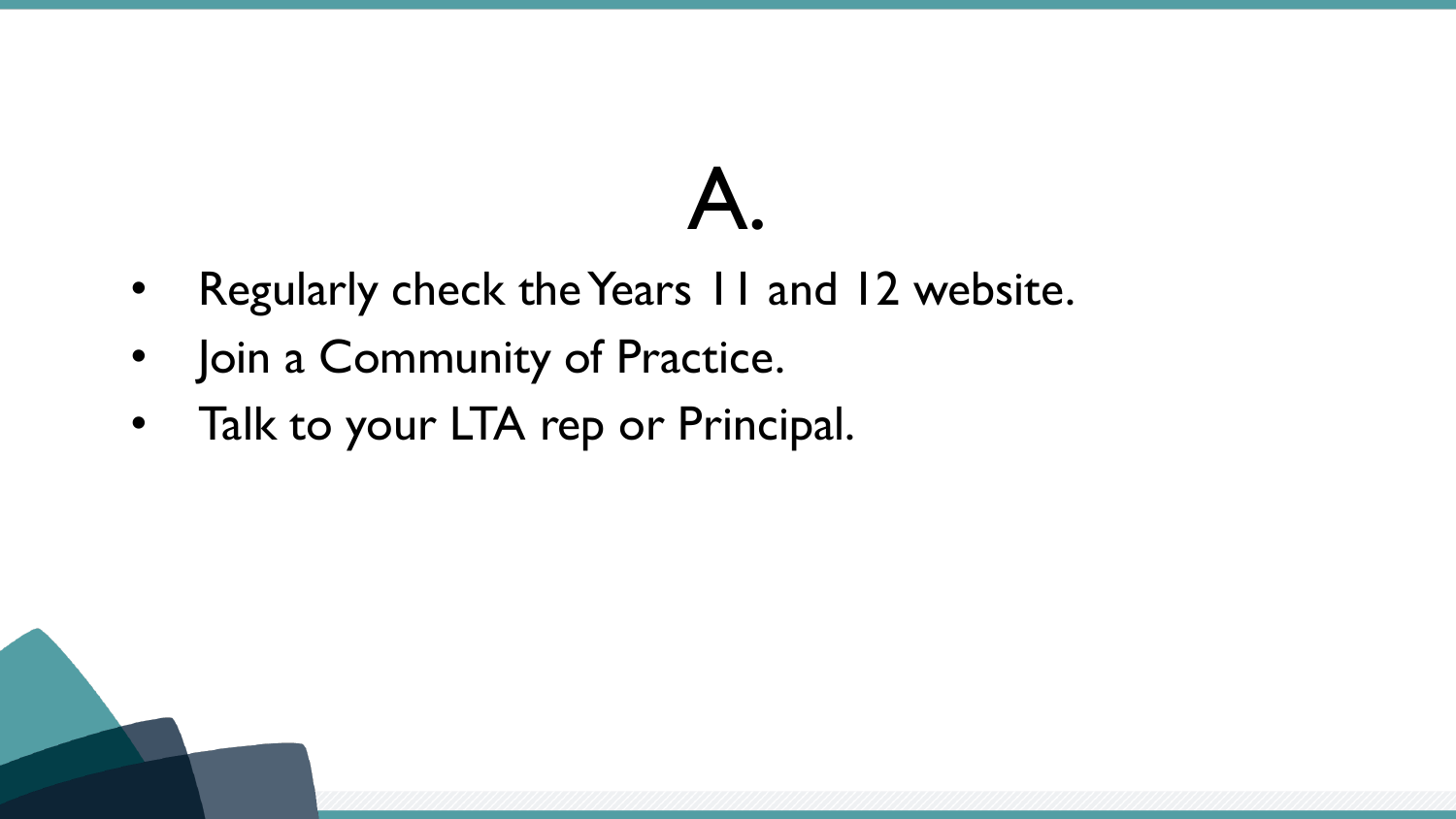#### What is a Community of Practice?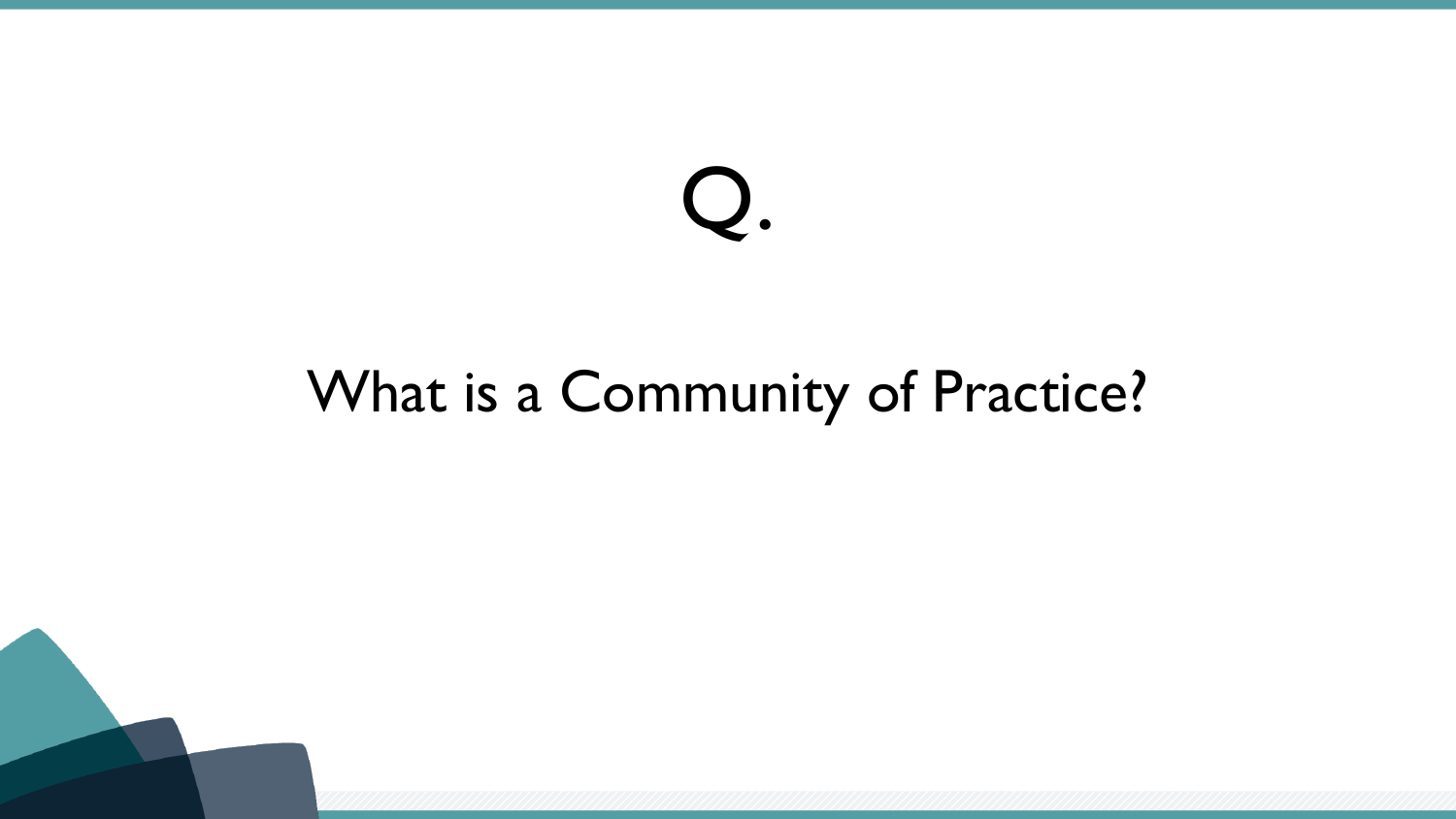On the Years 11 and 12 website you can join a 'Community of Practice' through Microsoft Teams where you will be linked not only with the Curriculum Leader but also a cross sectoral group of teachers, all with interest in the relevant Learning Area or programs such as VET, Career Education or ApTSL.